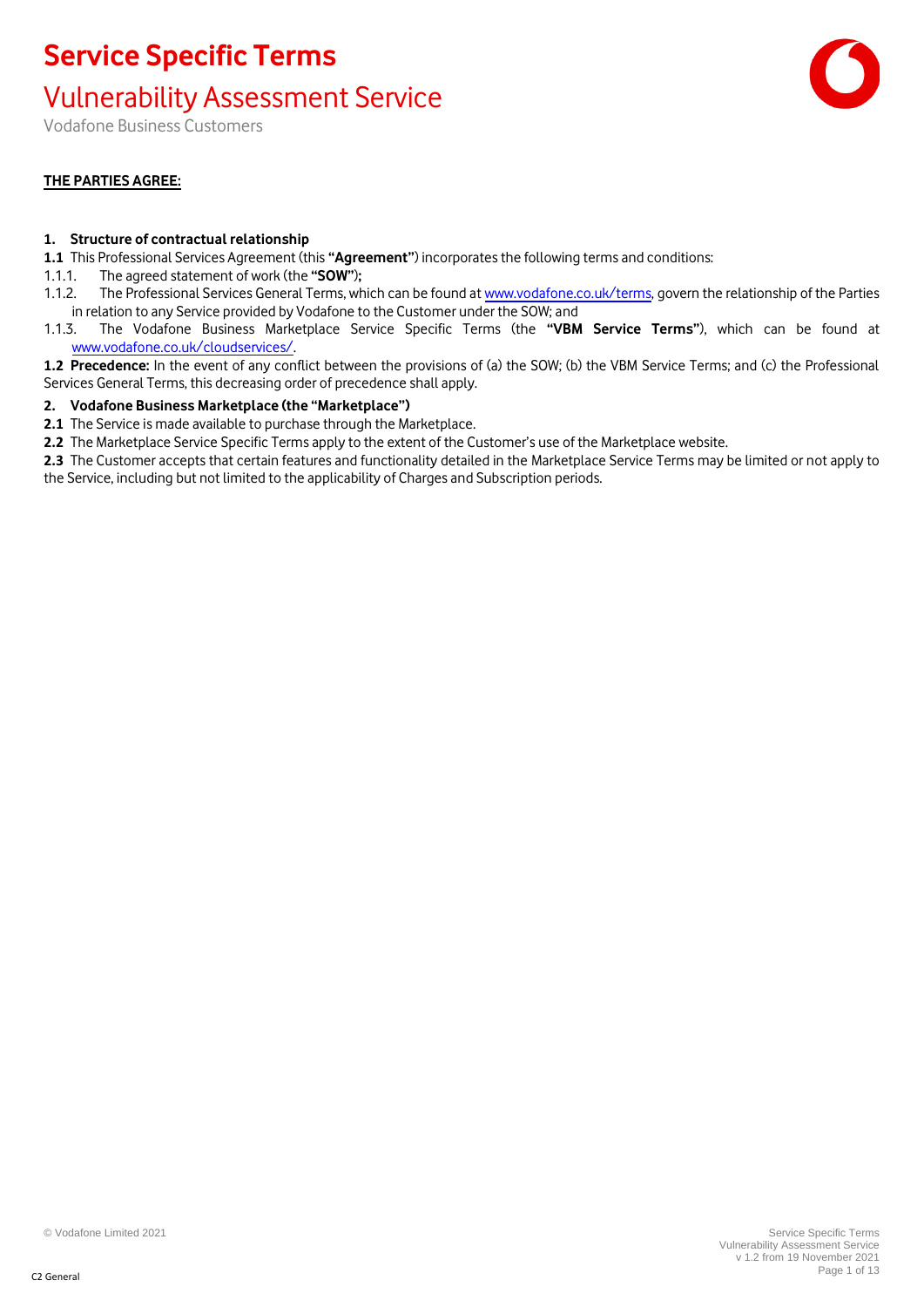# **Service Specific Terms** Vulnerability Assessment Service

Vodafone Business Customers

#### **STATEMENT OF WORK**

STATEMENT OF WORK ("**SOW**"): **Vodafone Managed Security Services: Vulnerability Assessment Service (the "Service")**

#### **1. Project and Services – Vulnerability Assessment Service (the "Service")**

|                                                  | The aim of the Service is to:                                                                |                                                                                                                                                                                              |                                                                                                                                                                                                                                  |
|--------------------------------------------------|----------------------------------------------------------------------------------------------|----------------------------------------------------------------------------------------------------------------------------------------------------------------------------------------------|----------------------------------------------------------------------------------------------------------------------------------------------------------------------------------------------------------------------------------|
| $\bullet$<br>Environment;<br>٠<br>$\bullet$      | Customer to define remediation plans; and<br>validate the accuracy of asset inventory lists. | create an overview of the security risk to internal and external networks within the Customer's<br>identify, quantify and prioritize vulnerabilities existing in the Customer's Environment; | provide an understanding of the Attack Surface of the Customer's Environment which will help the                                                                                                                                 |
|                                                  |                                                                                              | There are three editions of the Service to meet different sized Customer Environments:                                                                                                       |                                                                                                                                                                                                                                  |
|                                                  | <b>Edition</b>                                                                               | No. of Target IP Addresses -<br><b>Internal Vulnerability</b><br><b>Assessment</b>                                                                                                           | No. of Target IP Addresses -<br><b>External Vulnerability</b><br><b>Assessment</b>                                                                                                                                               |
|                                                  | Small                                                                                        | ≤300 Target IP Addresses                                                                                                                                                                     | ≤100 Target IP Addresses                                                                                                                                                                                                         |
|                                                  | Medium                                                                                       | ≤700 Target IP Addresses                                                                                                                                                                     | ≤100 Target IP Addresses                                                                                                                                                                                                         |
|                                                  | Large                                                                                        | ≤2,500 Target IP Addresses                                                                                                                                                                   | ≤100 Target IP Addresses                                                                                                                                                                                                         |
|                                                  |                                                                                              | A 60-minute Explanatory Presentation shall also be delivered remotely to Customer within 3 Business Days of                                                                                  | The Service shall consist of both an Internal Vulnerability Scan and an External Vulnerability Scan. The findings<br>of the scans, and any relevant recommendations, shall be documented in the Vulnerability Assessment Report. |
| delivery of the Vulnerability Assessment Report. |                                                                                              |                                                                                                                                                                                              |                                                                                                                                                                                                                                  |
|                                                  | The Service shall consist of the following deliverables:                                     |                                                                                                                                                                                              |                                                                                                                                                                                                                                  |
| Deliverable 1:                                   |                                                                                              | Execution of both the Internal Vulnerability Scan and the External Vulnerability Scan                                                                                                        |                                                                                                                                                                                                                                  |
| Deliverable 2:                                   |                                                                                              | Provision of the Vulnerability Assessment Report                                                                                                                                             |                                                                                                                                                                                                                                  |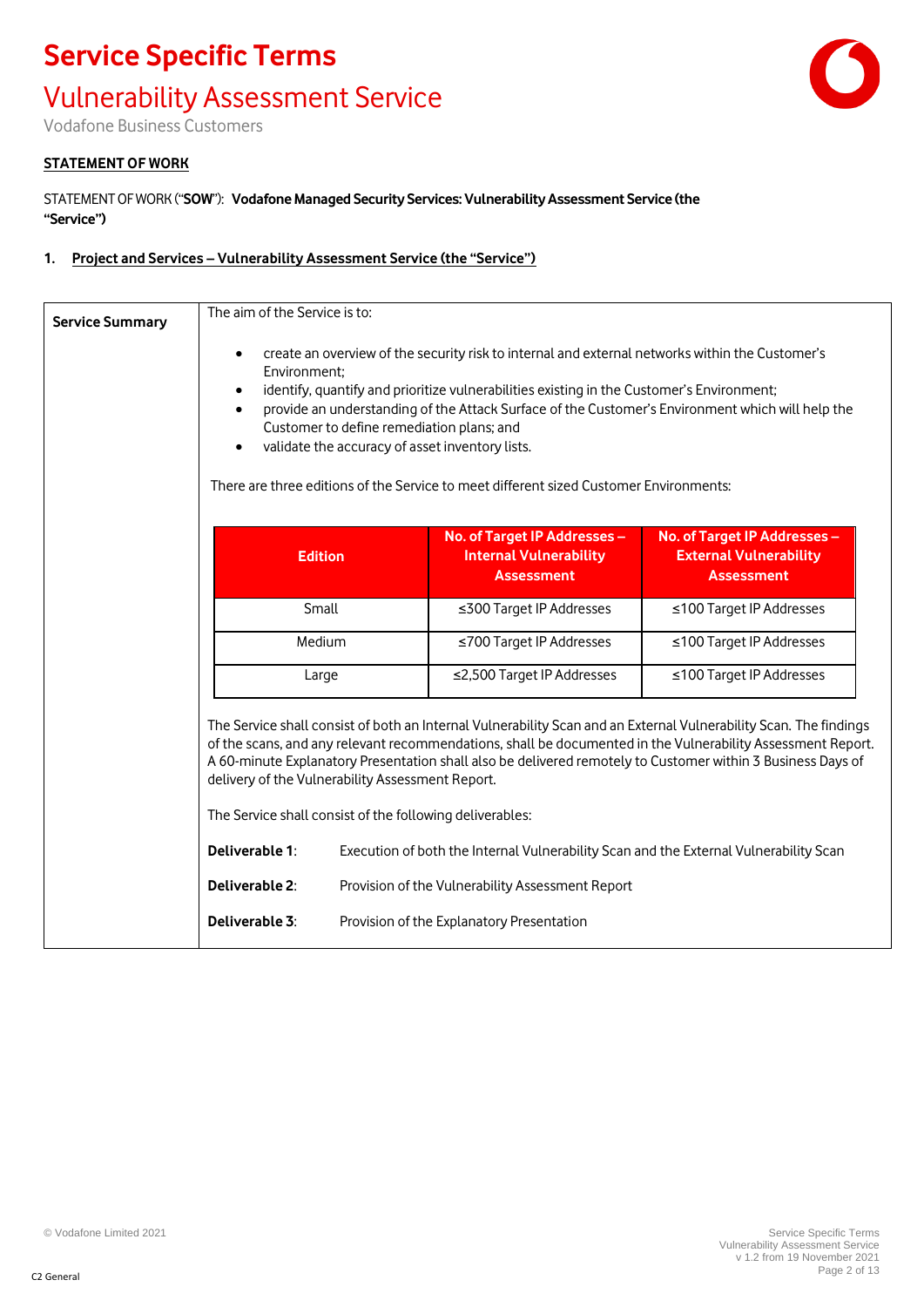#### Vulnerability Assessment Service



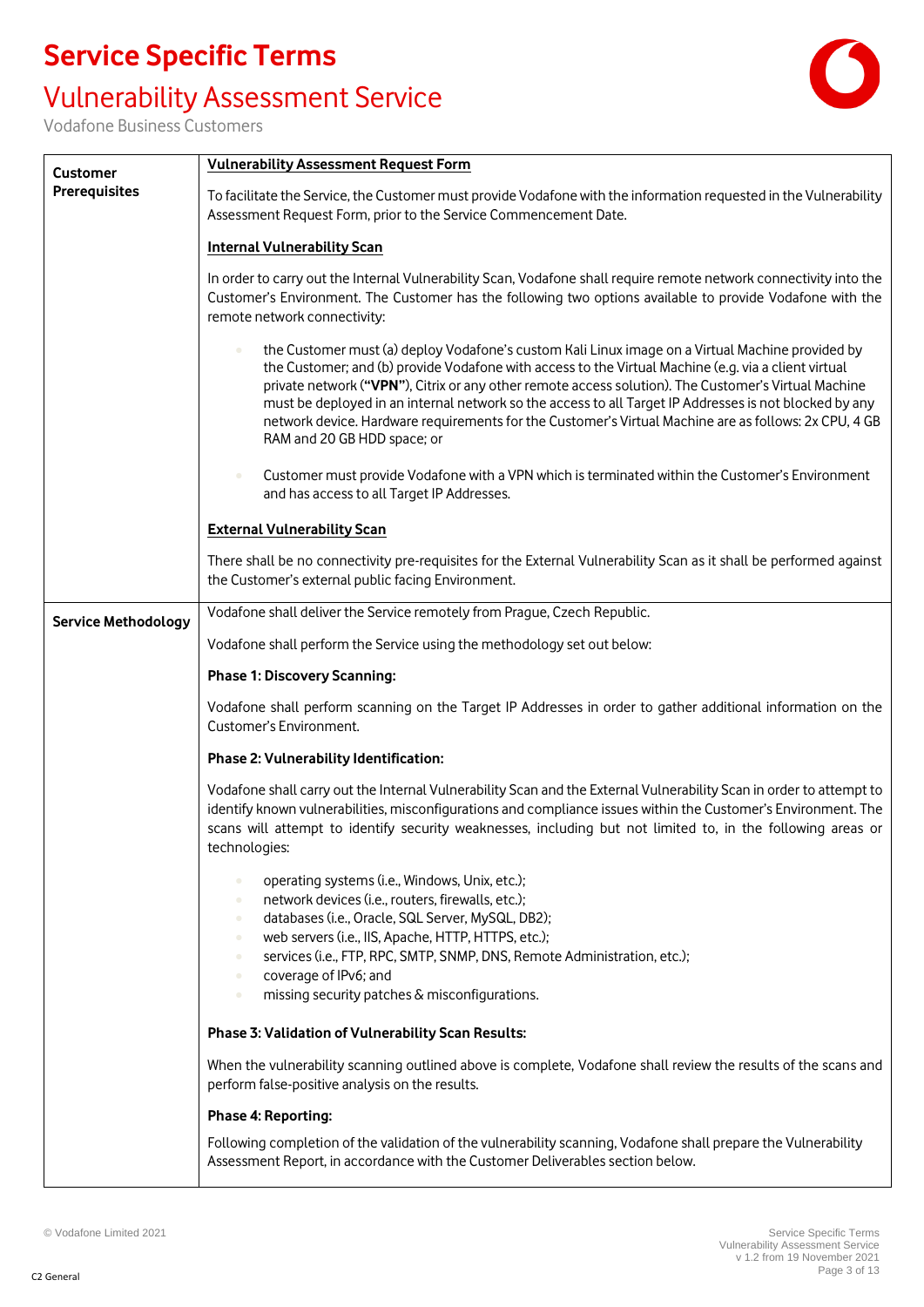#### Vulnerability Assessment Service

| <b>Customer</b><br><b>Deliverables</b> | <b>Deliverable</b>                                                                                              | The following deliverables shall be securely provided to Customer:<br><b>Description</b>                                                                                                                                                                                                                                                                                                                                                                                                                                                                                                                                                                               | <b>Expected Timeframes</b>                                                                                                                              |
|----------------------------------------|-----------------------------------------------------------------------------------------------------------------|------------------------------------------------------------------------------------------------------------------------------------------------------------------------------------------------------------------------------------------------------------------------------------------------------------------------------------------------------------------------------------------------------------------------------------------------------------------------------------------------------------------------------------------------------------------------------------------------------------------------------------------------------------------------|---------------------------------------------------------------------------------------------------------------------------------------------------------|
|                                        | Execution<br>οf<br>Internal<br>the<br>Vulnerability<br>Scan and the<br>External<br>Vulnerability<br><b>Scan</b> | Vodafone shall perform the Internal Vulnerability Scan<br>and the External Vulnerability Scan on the Customer's<br>Environment.                                                                                                                                                                                                                                                                                                                                                                                                                                                                                                                                        | Within the following Business<br>from<br>Service<br>Days<br>the<br>Commencement Date:<br>Small edition $-2$<br>Medium edition $-3$<br>Large edition - 5 |
|                                        | Vulnerability<br>Assessment<br>Report                                                                           | Vodafone shall securely provide to the Customer the<br>Vulnerability Assessment Report which may contain,<br>without limitation, the following:<br>an introductory section detailing the scope of<br>$\bullet$<br>the Service, the Target IP Addresses and any<br>relevant limitations;<br>an executive summary detailing the activities<br>٠<br>performed by Vodafone, any issues identified<br>and any general recommended actions; and<br>a technical findings matrix detailing any<br>٠<br>identified risks and vulnerabilities, ranked in<br>order of criticality (Critical, High, Medium, Low or<br>Informational), and any suggested remediation<br>activities. | Within 3 Business Days of<br>completion of the Internal<br>Vulnerability Scan and the<br>External Vulnerability Scan.                                   |
|                                        | Explanatory<br>Presentation                                                                                     | Vodafone shall deliver the Explanatory Presentation<br>remotely to Customer.                                                                                                                                                                                                                                                                                                                                                                                                                                                                                                                                                                                           | Within 3 Business Days from<br>provision of the Final CED<br>Report.                                                                                    |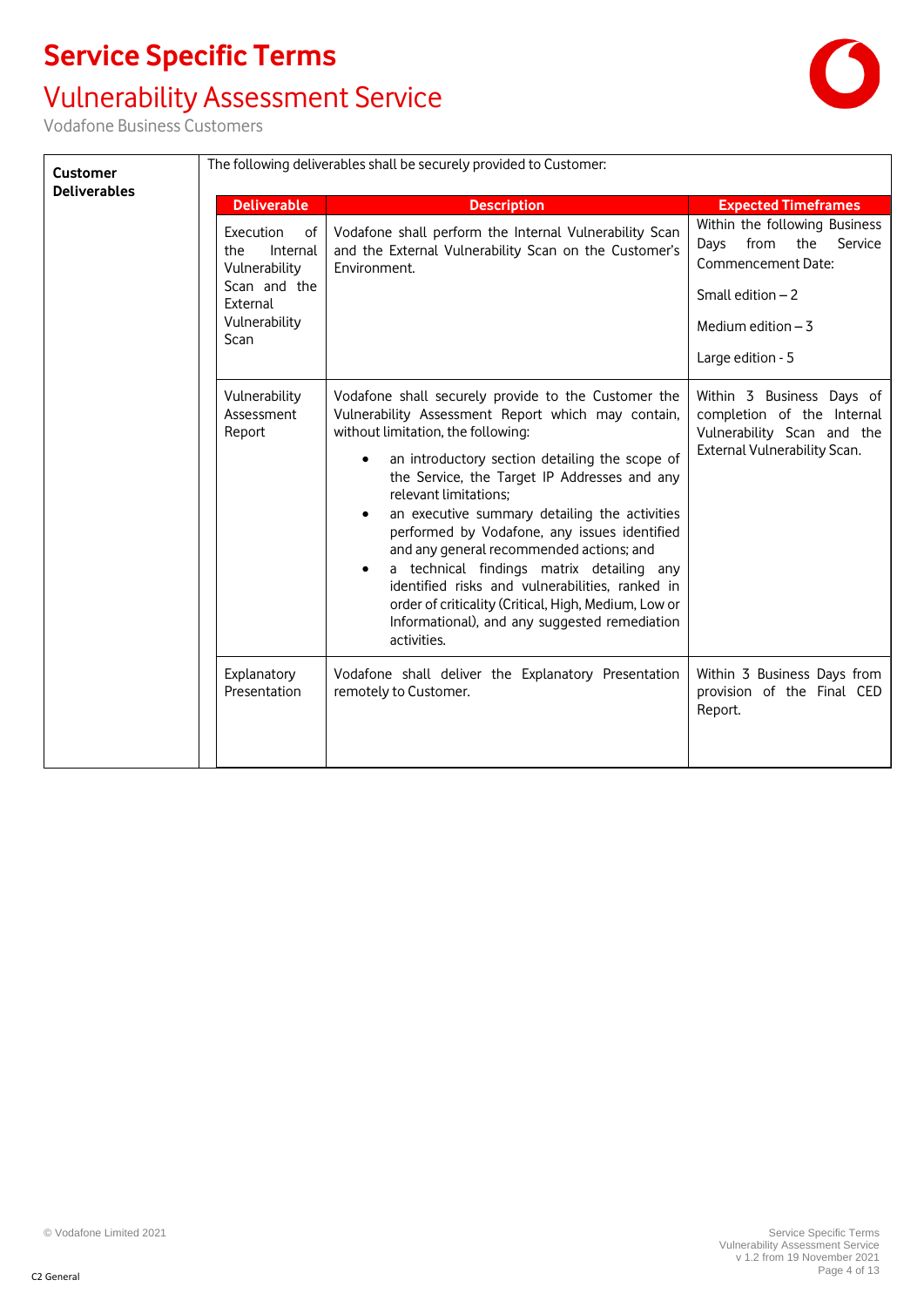Vulnerability Assessment Service

Vodafone Business Customers

#### **2. Project Terms**

| <b>Customer</b><br><b>Dependencies</b> | In addition to any other responsibilities or assumptions described in this Agreement, the Customer<br>Dependencies are as follows and the Customer recognises that if it fails to comply with the following<br>dependencies, Vodafone is relieved from performing or delivering the Service and may choose to suspend or<br>terminate this Agreement:              |
|----------------------------------------|--------------------------------------------------------------------------------------------------------------------------------------------------------------------------------------------------------------------------------------------------------------------------------------------------------------------------------------------------------------------|
|                                        | Customer shall perform and complete the responsibilities and assumptions set out in the Customer<br>Prerequisites section prior to the Service Commencement Date;                                                                                                                                                                                                  |
|                                        | Customer will consent to and authorise Vodafone to access the Customer Property and perform the<br>$\bullet$<br>Service as described in this Agreement;                                                                                                                                                                                                            |
|                                        | Customer is solely responsible for:<br>$\bullet$                                                                                                                                                                                                                                                                                                                   |
|                                        | defining the verified Target IP Addresses;<br>$\circ$<br>any legal consequences that can occur from providing Target IP Addresses that the                                                                                                                                                                                                                         |
|                                        | $\circ$<br>Customer is not authorized to perform the Service on                                                                                                                                                                                                                                                                                                    |
|                                        | determining what third-party property, information, data or other assets are included<br>$\circ$<br>within the Customer Property;                                                                                                                                                                                                                                  |
|                                        | determining whether any third-party consents, notices, permissions or licenses are<br>$\circ$<br>required for Vodafone to perform the Service;                                                                                                                                                                                                                     |
|                                        | obtaining any such consents, permissions or licenses or providing such notices (including<br>$\circ$                                                                                                                                                                                                                                                               |
|                                        | from third-parties and Customer employees) necessary for Vodafone to perform its<br>obligations under this Agreement;                                                                                                                                                                                                                                              |
|                                        | ensuring the availability of the Customer personnel and resources for the duration of the<br>$\circ$<br>Service;                                                                                                                                                                                                                                                   |
|                                        | committing the necessary resources and management involvement to support the<br>$\circ$                                                                                                                                                                                                                                                                            |
|                                        | Service, in each case as reasonably necessary for the performance of the Service;                                                                                                                                                                                                                                                                                  |
|                                        | implementing a process to ensure that if Customer's information security team detects<br>$\circ$<br>Vodafone's activities under the Service, such detection is not reported outside of                                                                                                                                                                             |
|                                        | Customer's organisation (e.g. to law enforcement) or, if such activity is inadvertently                                                                                                                                                                                                                                                                            |
|                                        | reported outside of Customer's organisation, Customer will promptly clarify that Vodafone<br>was acting with Customer's full knowledge and consent;                                                                                                                                                                                                                |
|                                        | Customer acknowledges that material impacts to the Service may result from Customer resources<br>$\bullet$                                                                                                                                                                                                                                                         |
|                                        | being unavailable;                                                                                                                                                                                                                                                                                                                                                 |
|                                        | decisions to be made by the Customer must be made promptly and without delay;<br>$\bullet$                                                                                                                                                                                                                                                                         |
|                                        | Customer agrees that the findings of the External Vulnerability Scan and the Internal Vulnerability<br>$\bullet$<br>Scan are only accurate and correct as of the point in time the scans are carried out;                                                                                                                                                          |
|                                        | Customer will perform any remediation activities required to reinstate its systems and data after<br>completion of the Service. Vodafone will have no liability for any losses arising out of Customer's<br>failure to do so;                                                                                                                                      |
|                                        | Customer shall be responsible for delivering all communications internal to Customer regarding the<br>Service, including communications intended to inform Customer staff about the Service, any impact<br>it may have on Customer employees and personnel, and any training necessary to impacted<br>Customer employees and personnel;                            |
|                                        | Customer must be aware of the risks associated with the Service and must have taken the necessary<br>$\bullet$<br>pre-testing steps (e.g. data backup, internal communications etc.) to help minimize these risks;                                                                                                                                                 |
|                                        | Customer shall use its commercially reasonable efforts to provide accurate and complete<br>$\bullet$<br>information, data and documentation in a timely manner, as required by Vodafone, and shall<br>promptly notify Vodafone if it learns that any information, data or documentation previously<br>provided to Vodafone is materially inaccurate or incomplete; |
|                                        | In the event of an External Vulnerability Assessment that includes Customer cloud Infrastructure,<br>$\bullet$                                                                                                                                                                                                                                                     |
|                                        | customer will be responsible for getting the necessary approvals from Cloud Service Provider and                                                                                                                                                                                                                                                                   |
|                                        | clarify the rules of engagement with Vodafone before the execution of the tests                                                                                                                                                                                                                                                                                    |
|                                        | Customer agrees that, in order to identify vulnerabilities in the Customer's Environment through the                                                                                                                                                                                                                                                               |
|                                        | Service, Vodafone will consider to be in-scope all Customer Property, including any third-party                                                                                                                                                                                                                                                                    |

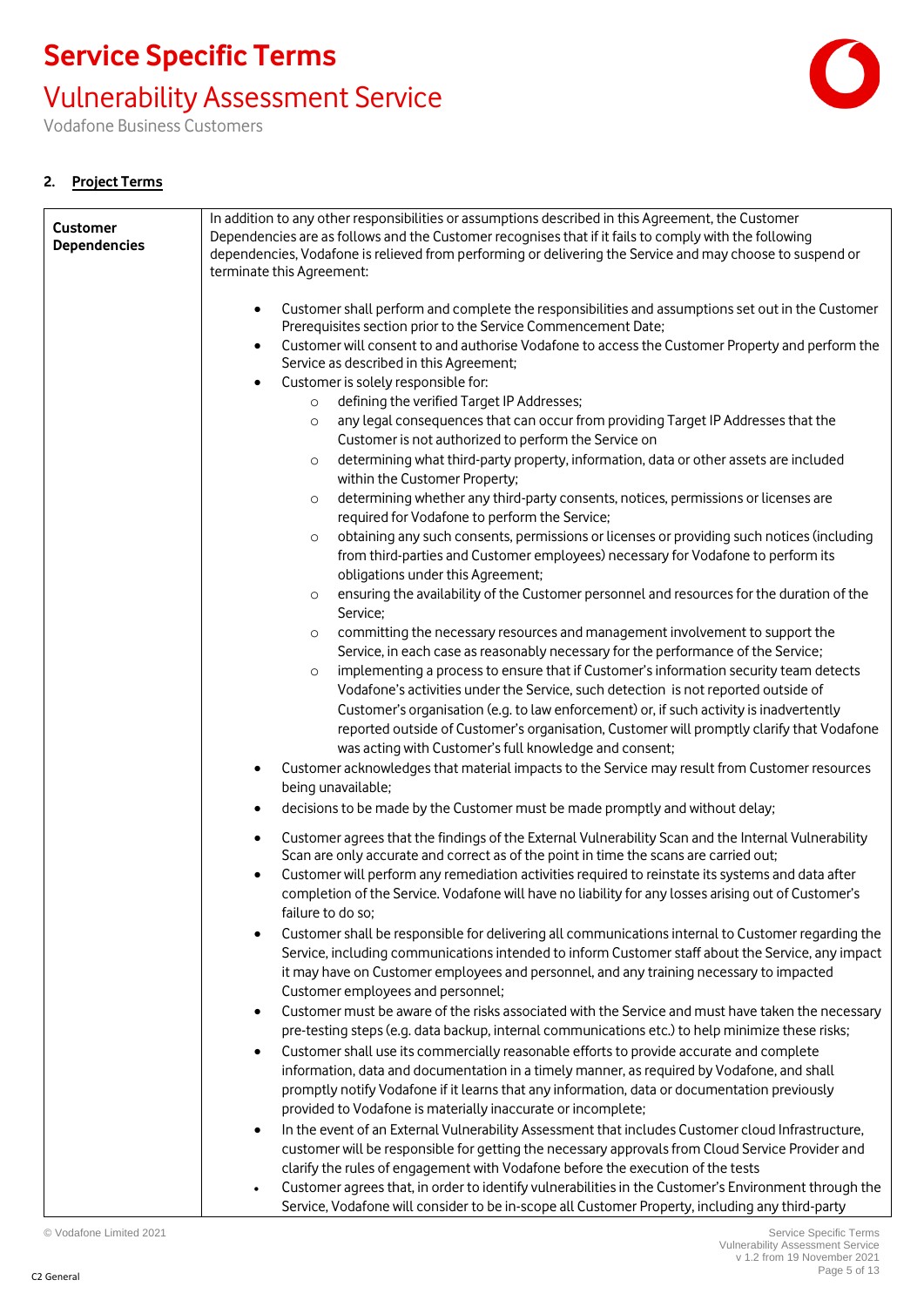## Vulnerability Assessment Service



|                     | property, data or other assets within Customer's networks. Vodafone shall procure that Customer                                                         |
|---------------------|---------------------------------------------------------------------------------------------------------------------------------------------------------|
|                     | expressly consents and authorises Vodafone to access and evaluate such Customer Property and                                                            |
|                     | assets in the provision of the Service.                                                                                                                 |
|                     |                                                                                                                                                         |
| General             |                                                                                                                                                         |
| Assumptions &       | The general assumptions & dependencies applicable for this Service are:                                                                                 |
| <b>Dependencies</b> | All work is carried out on a fixed fee basis.                                                                                                           |
|                     | There will be no changes to the scope of the Service, as set out in this Agreement.                                                                     |
|                     | The Service is not warranted to:<br>$\bullet$                                                                                                           |
|                     | detect or identify all security or network threats to, or vulnerabilities of Customer's                                                                 |
|                     | networks or other facilities, assets, or operations;                                                                                                    |
|                     | prevent intrusions into or any damage to Customer's networks or other facilities, assets,                                                               |
|                     | or operations;                                                                                                                                          |
|                     | return control of a Customer or third party system where unauthorized access or<br>$\bullet$                                                            |
|                     | control has occurred; or                                                                                                                                |
|                     | meet or help Customer meet any Applicable Law, industry standard or any other<br>$\bullet$                                                              |
|                     | requirements including the Payment Card Industry Data Security Standard. It is                                                                          |
|                     | Customer's sole responsibility to provide appropriate and adequate security for its                                                                     |
|                     | company, its assets, systems and employees.                                                                                                             |
|                     | Customer must promptly notify Vodafone of any changes to the information provided by Customer                                                           |
|                     | in the Vulnerability Assessment Request Form.                                                                                                           |
|                     | Vodafone may provide reasonable recommendations, advice or instructions on a particular<br>$\bullet$                                                    |
|                     | course of action in the course of performing or as a result of the Service or in the Deliverables to                                                    |
|                     | be provided to Customer and if Customer chooses not to follow such reasonable                                                                           |
|                     | recommendations, advice or instructions, Customer acknowledges that Vodafone shall not be                                                               |
|                     | responsible for any losses or claims made by the Customer that arise from Customer's failure to<br>follow such recommendations, advice or instructions. |
|                     | While Vodafone will use reasonable care to carry out the Service in line with Good Industry                                                             |
|                     | Practice and in a manner designed to mitigate and reduce the risk of damage to Customer                                                                 |
|                     | Property, Customer acknowledges that there is inherent risk in the provision of the security                                                            |
|                     | Service in accordance with this Agreement which may lead to operational degradation,                                                                    |
|                     | performance impact, breach of Customer policies or industry standards, or otherwise impair                                                              |
|                     | Customer Property (each a "Customer Damage" and together the "Customer Damages") and,                                                                   |
|                     | Vodafone will not be liable to the Customer or its respective employees or any third parties of the                                                     |
|                     | Customer for Customer Damages arising from the foregoing. To the extent possible, prior to                                                              |
|                     | commencing any provisioning of the Service, Vodafone shall identify and inform the Customer of                                                          |
|                     | any Customer Damage associated with the Service.                                                                                                        |
|                     | Customer agrees that Vodafone has the right to anonymise and aggregate Customer Data that will                                                          |
|                     | not in any way reveal the Customer Data as being attributable to the Customer with other data and                                                       |
|                     | leverage anonymous learnings and insights regarding use of the Service (the anonymised data,                                                            |
|                     | "Vodafone Insights Data"), and that Vodafone owns Vodafone Insights Data and may use Vodafone                                                           |
|                     | Insights Data during and after the term of this Agreement solely to develop, provide, and improve                                                       |
|                     | Vodafone products and services.                                                                                                                         |
|                     | Customer agrees that Vodafone is not liable to Customer for Customer Damages provided that                                                              |
|                     | Vodafone will use reasonable care to carry out the Service in line with Good Industry Practice and                                                      |
|                     | in accordance with the terms of this Agreement.                                                                                                         |
|                     | The Customer agrees that, to the extent permitted by Applicable Law, it shall not bring any claim<br>$\bullet$                                          |
|                     | against Vodafone or any Group Company, whether in tort or otherwise, in connection with the                                                             |
|                     | Service or otherwise in relation to the subject matter of this Agreement.                                                                               |
|                     | Customer acknowledges that, in providing the Service, Vodafone will access Customer Systems<br>$\bullet$                                                |
|                     | and data. Customer agrees that, in advance of the Agreement Start Date, it shall provide and                                                            |
|                     | maintain all necessary consents, permissions, notices and authorisations as that are necessary                                                          |
|                     | for Vodafone to perform the Service, including any of the foregoing from employees or third                                                             |
|                     | parties; valid consents from or notices to applicable data subjects; and authorisations from                                                            |
|                     | regulatory authorities, employee representative bodies or other applicable third parties                                                                |
|                     | ("Customer Consent") in a timely manner as necessary for Vodafone to access and use such                                                                |
|                     | System and data to perform the Service under this Agreement, and/or to use any third-party                                                              |
|                     | System(s) or data that Vodafone may use or require access to in performing the Service. For                                                             |
|                     | purposes of this Clause, "System" means, as applicable, Customer's or a third party's computer                                                          |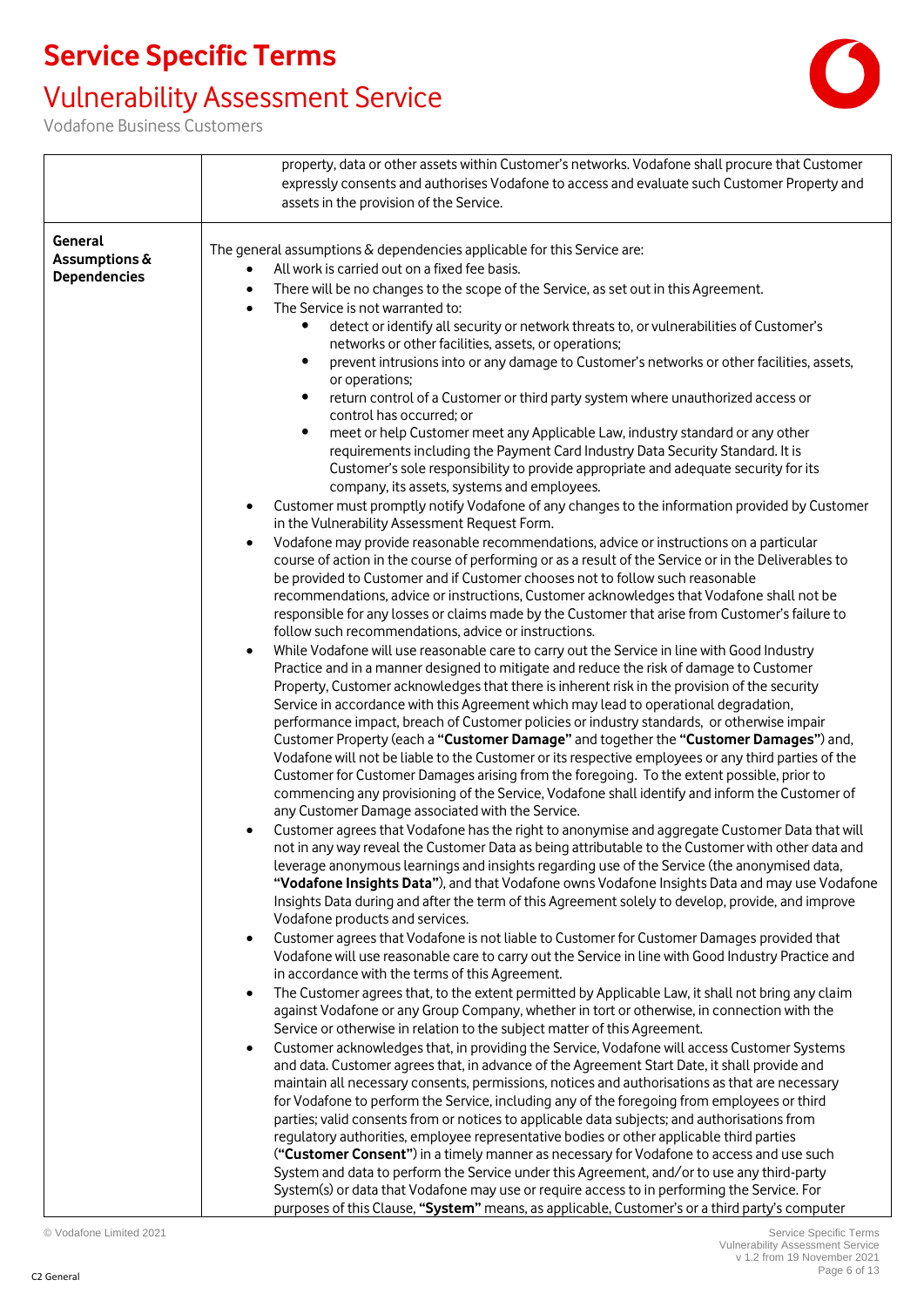## Vulnerability Assessment Service



|                      | environment, network, equipment, software and related services.                                                                                                                                                                                                                                                                                                                                                                                                              |
|----------------------|------------------------------------------------------------------------------------------------------------------------------------------------------------------------------------------------------------------------------------------------------------------------------------------------------------------------------------------------------------------------------------------------------------------------------------------------------------------------------|
|                      | Vodafone shall perform the Service in line with the scope of the Service as set out in this<br>$\bullet$                                                                                                                                                                                                                                                                                                                                                                     |
|                      | Agreement, in accordance with Good Industry Practice, and in reliance on, and in line with, the<br>Customer Consent.                                                                                                                                                                                                                                                                                                                                                         |
|                      |                                                                                                                                                                                                                                                                                                                                                                                                                                                                              |
|                      | Customer agrees to provide and maintain the Customer Consents.<br>$\bullet$                                                                                                                                                                                                                                                                                                                                                                                                  |
|                      | Customer agrees to indemnify Vodafone on an unlimited basis to the extent the Customer fails to<br>$\bullet$<br>provide and maintain the Customer Consents.                                                                                                                                                                                                                                                                                                                  |
|                      | Vodafone is not responsible for remedying any security issues, vulnerabilities or other problems<br>$\bullet$<br>discovered in the course of performing or as a result of the Service (where such Service is<br>provided in accordance with the terms of this Agreement).                                                                                                                                                                                                    |
|                      | In providing the Service, Vodafone has no intention of committing any civil or criminal offences.<br>$\bullet$                                                                                                                                                                                                                                                                                                                                                               |
|                      | Customer acknowledges and agrees that, no act or omission of Vodafone arising out of or related<br>$\bullet$<br>to Vodafone's provision of the Services will be deemed to exceed the authorisation as set out in<br>this Agreement, provided that Vodafone has provided the Services in accordance with this<br>Agreement and in line with the relevant agreed scope of services with the Customer and/or the<br>applicable Order.                                           |
|                      | Customer must promptly notify Vodafone of any changes to Validation Information.<br>٠                                                                                                                                                                                                                                                                                                                                                                                        |
|                      | Customer agrees and authorises Vodafone, to retain any indicators of compromise, malware,<br>$\bullet$                                                                                                                                                                                                                                                                                                                                                                       |
|                      | anomalies, or other metadata found as part of, or related to the performance of the Service                                                                                                                                                                                                                                                                                                                                                                                  |
|                      | ("Metadata") only for the purposes of gathering and compiling security event log data to look at<br>trends, and real or potential security threats and improving Vodafone's security services.<br>Vodafone may analyse, copy, store, and use such Metadata provided that such Metadata is<br>compiled or combined in an aggregated, anonymised or pseudonymised, de-identified manner<br>that will not in any way reveal the Metadata as being attributable to the Customer. |
|                      | To the extent permitted by Applicable Law, the Customer agrees that it shall not bring any claim<br>$\bullet$                                                                                                                                                                                                                                                                                                                                                                |
|                      | against Accenture or any Accenture Group Company (or any other third party acting on behalf of<br>Vodafone in providing the Service), whether in tort or otherwise, in connection with the Service or<br>otherwise in relation to the subject matter of this Agreement.                                                                                                                                                                                                      |
|                      | The Customer is responsible for: (i) ensuring that the Customers' use of the Service and<br>$\bullet$                                                                                                                                                                                                                                                                                                                                                                        |
|                      | associated Deliverables is in accordance with the terms of this Agreement; (ii) ensuring that the<br>scope of the Service to be provided to the Customer meets the Customer's requirements; and (iii)                                                                                                                                                                                                                                                                        |
|                      | Customer's compliance with all Applicable Laws and regulations applicable to Customer in<br>connection with the use of the Service and/or Deliverables.                                                                                                                                                                                                                                                                                                                      |
|                      | The Customer agrees to and authorises that Vodafone may, as necessary in performance of the<br>$\bullet$                                                                                                                                                                                                                                                                                                                                                                     |
|                      | Service: (i) access Customer Property and physically connect, disconnect, install, update,                                                                                                                                                                                                                                                                                                                                                                                   |
|                      | upgrade, manage and operate equipment, tools and software on Customer Property; and (ii) to                                                                                                                                                                                                                                                                                                                                                                                  |
|                      | the extent required to comply with Applicable Laws, take such actions with respect to Customer                                                                                                                                                                                                                                                                                                                                                                               |
|                      | Property required by law enforcement authorities or regulatory authorities.                                                                                                                                                                                                                                                                                                                                                                                                  |
|                      | Vodafone may use certain third-party software products ("Third-Party Software") in its provision of the                                                                                                                                                                                                                                                                                                                                                                      |
| <b>Materials and</b> | Service. The Customer agrees and acknowledges that Customer will not be provided access to these                                                                                                                                                                                                                                                                                                                                                                             |
| <b>Software</b>      |                                                                                                                                                                                                                                                                                                                                                                                                                                                                              |
|                      | products. Any output directly from the Third-Party Software that is used by Vodafone in connection with                                                                                                                                                                                                                                                                                                                                                                      |
|                      | the provision of the Service to the Customer without further input from Vodafone is being provided on                                                                                                                                                                                                                                                                                                                                                                        |
|                      | an "as-is" basis and is excluded from any warranties set out in this Agreement.                                                                                                                                                                                                                                                                                                                                                                                              |
|                      | Vodafone reserves the right to: (i) change the hosting provider used to host any proprietary or Third-<br>$\bullet$                                                                                                                                                                                                                                                                                                                                                          |
|                      | Party Software used for the provision of the Service; and (ii) change any Third-Party Software it uses to                                                                                                                                                                                                                                                                                                                                                                    |
|                      | provide the Service to Customer, provided that such changes do not materially impact the Service.                                                                                                                                                                                                                                                                                                                                                                            |
|                      |                                                                                                                                                                                                                                                                                                                                                                                                                                                                              |
|                      | With regard to any Third-Party Software provided as part of the Service, the Customer agrees not to,<br>$\bullet$                                                                                                                                                                                                                                                                                                                                                            |
|                      | directly or indirectly do any of the following: (i) reverse engineer, decompile, disassemble or otherwise                                                                                                                                                                                                                                                                                                                                                                    |
|                      | attempt to discover the source code or underlying ideas or algorithms of the Third-Party Software; (ii)                                                                                                                                                                                                                                                                                                                                                                      |
|                      | modify, translate, or create derivative works based on any element of the Third-Party Software or any                                                                                                                                                                                                                                                                                                                                                                        |
|                      | related documentation; (iii) rent, lease, distribute, sell, resell, assign, or otherwise transfer its rights to                                                                                                                                                                                                                                                                                                                                                              |
|                      | use the Third-Party Software; (iv) use the Third-Party Software for any purpose other than the                                                                                                                                                                                                                                                                                                                                                                               |
|                      | performance of the Service in accordance with this Agreement; (v) remove any proprietary notices from                                                                                                                                                                                                                                                                                                                                                                        |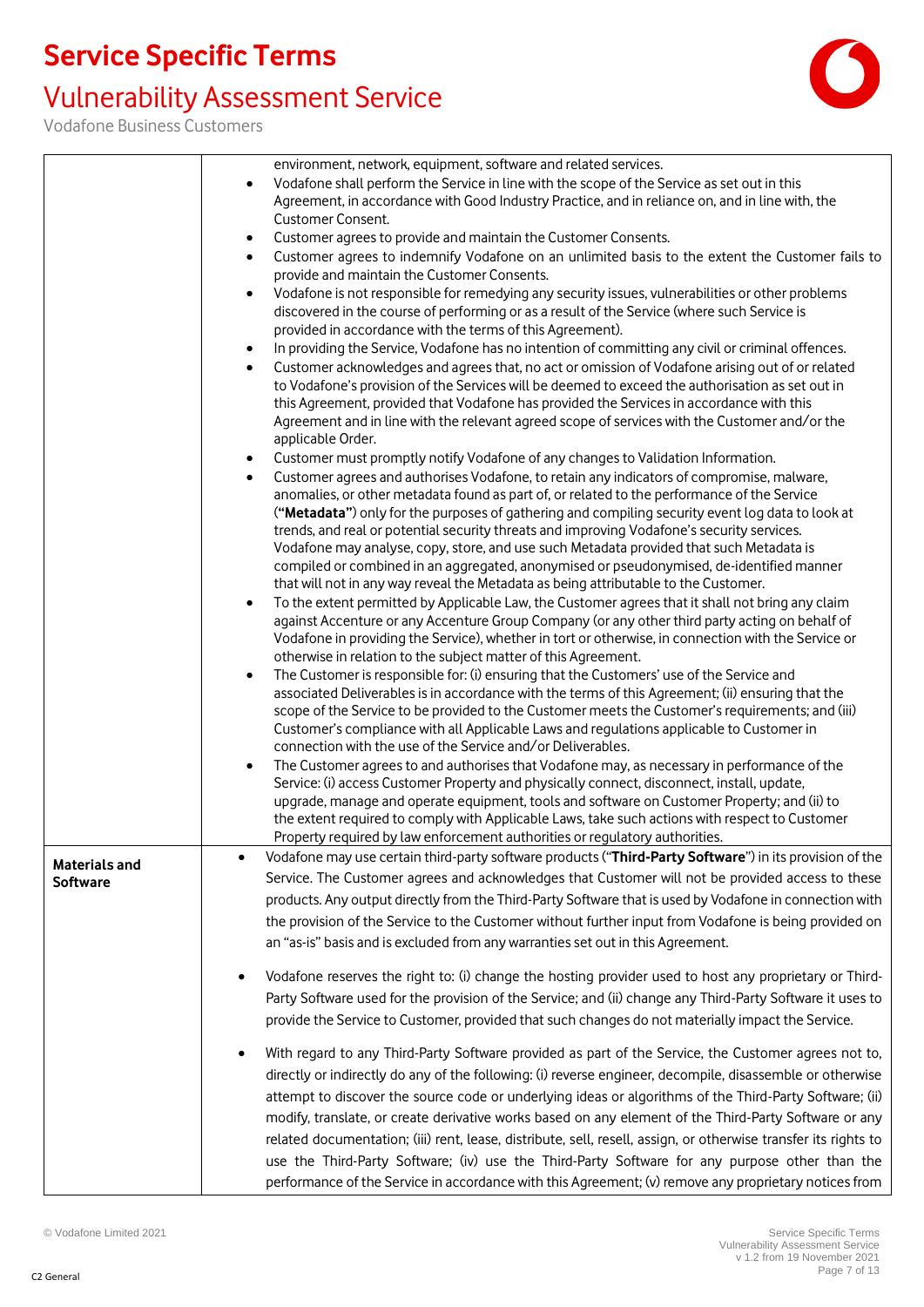## Vulnerability Assessment Service



|                           | Third-Party Software or related materials furnished or made available to Customer; and/or (vi) permit any<br>third party to access the Third-Party Software.                                                                                                                                                                                                                                                                                                                                                                                                                                                                                                                                                                                                                                                                                                                                                                                                                                                                                                                                                                                                                                                                                                                                                                                                                                                                                                                                                                                                                                                                                                                                                                                                                                                                                                                                                                                                                                                                                                                                                                                                                                                                                                                                                                                                                                                                                                                                                                                                                                                                                                                                                                                                                                                                                                                                                                                                                                                                                                                                                                                                                                                                                                                                                                                                                                                                                                                                                                                                                                                                                                |
|---------------------------|-------------------------------------------------------------------------------------------------------------------------------------------------------------------------------------------------------------------------------------------------------------------------------------------------------------------------------------------------------------------------------------------------------------------------------------------------------------------------------------------------------------------------------------------------------------------------------------------------------------------------------------------------------------------------------------------------------------------------------------------------------------------------------------------------------------------------------------------------------------------------------------------------------------------------------------------------------------------------------------------------------------------------------------------------------------------------------------------------------------------------------------------------------------------------------------------------------------------------------------------------------------------------------------------------------------------------------------------------------------------------------------------------------------------------------------------------------------------------------------------------------------------------------------------------------------------------------------------------------------------------------------------------------------------------------------------------------------------------------------------------------------------------------------------------------------------------------------------------------------------------------------------------------------------------------------------------------------------------------------------------------------------------------------------------------------------------------------------------------------------------------------------------------------------------------------------------------------------------------------------------------------------------------------------------------------------------------------------------------------------------------------------------------------------------------------------------------------------------------------------------------------------------------------------------------------------------------------------------------------------------------------------------------------------------------------------------------------------------------------------------------------------------------------------------------------------------------------------------------------------------------------------------------------------------------------------------------------------------------------------------------------------------------------------------------------------------------------------------------------------------------------------------------------------------------------------------------------------------------------------------------------------------------------------------------------------------------------------------------------------------------------------------------------------------------------------------------------------------------------------------------------------------------------------------------------------------------------------------------------------------------------------------------------|
|                           | Vodafone may additionally utilize custom-developed software, scripts, exploits, and other<br>$\bullet$<br>technologies ("Custom Products") in its provision of the Service. Such technologies may be deployed<br>on Customer systems during the provision of the Service. Any such technologies remain Vodafone<br>intellectual property, and Vodafone retains all corresponding rights to these technologies. Vodafone<br>shall not be obligated to provide Customer with copies of, access to, or a license for such technologies.<br>There is no acceptance testing applicable to this SOW unless specifically mentioned in the "Project and                                                                                                                                                                                                                                                                                                                                                                                                                                                                                                                                                                                                                                                                                                                                                                                                                                                                                                                                                                                                                                                                                                                                                                                                                                                                                                                                                                                                                                                                                                                                                                                                                                                                                                                                                                                                                                                                                                                                                                                                                                                                                                                                                                                                                                                                                                                                                                                                                                                                                                                                                                                                                                                                                                                                                                                                                                                                                                                                                                                                             |
| <b>Acceptance Testing</b> | Services" section.                                                                                                                                                                                                                                                                                                                                                                                                                                                                                                                                                                                                                                                                                                                                                                                                                                                                                                                                                                                                                                                                                                                                                                                                                                                                                                                                                                                                                                                                                                                                                                                                                                                                                                                                                                                                                                                                                                                                                                                                                                                                                                                                                                                                                                                                                                                                                                                                                                                                                                                                                                                                                                                                                                                                                                                                                                                                                                                                                                                                                                                                                                                                                                                                                                                                                                                                                                                                                                                                                                                                                                                                                                          |
| Out of scope<br>statement | The following are not in scope for the Service:<br>any assessment of any systems outside of the Customer's networks (with the exception of any<br>such system that is: (i) within Customer facilities; and (ii) managed directly by Customer; and (iii)<br>communicated with by Customer-owned assets; is considered in-scope for the purposes of the<br>Service). Customer further agrees that any interaction with Customer's third-party cloud services<br>providers will be done in a manner consistent with the Customer's normal interaction with those<br>third-parties;<br>any vulnerability assessment of applications;<br>$\bullet$<br>any manual vulnerability identification or exploitation outside of the capabilities of the defined<br>$\bullet$<br>vulnerability scanning tool;<br>any remediation of identified vulnerabilities or other security issues;<br>$\bullet$<br>any review and analysis of any data or equipment: (i) belonging to an individual outside of their<br>$\bullet$<br>employment with the Customer, without appropriate consent; or (ii) belonging to a third-party<br>where Customer does not have control, custody and/or authorisation to possess such data or<br>equipment, or all necessary consents/authorisation for Vodafone to access such data or<br>equipment in order to perform the Service set out in this Agreement;<br>any provision of services involving the collection of physical evidence, collection of evidence for<br>$\bullet$<br>admission in court including for criminal or civil litigation purposes, provision of evidence lockers,<br>or 'chain of custody' collection of evidence;<br>any provision of expert testimony or litigation assistance or support services;<br>$\bullet$<br>any provision of services involving retaliatory actions, hacking back or attribution that would<br>$\bullet$<br>breach Applicable Laws;<br>any installation of software, unless agreed by Vodafone and expressly consented to and<br>authorised by Customer in writing, and which may require additional terms and conditions to be<br>agreed;<br>any intentional interception of communications between Customer and a third-party, or between<br>two or more third-parties, which is not authorised or directed by Customer as part of the Service.<br>For the purposes of this Paragraph, interception means intentionally modifying or interfering with<br>Customer's systems or the operation of such systems, or intentionally monitoring transmissions<br>made by means of Customer's system, such that some or all of the contents of the<br>communications are made available to Vodafone while such contents are being transmitted. If<br>unintentional interception does occur, Vodafone shall promptly after becoming aware inform<br>Customer;<br>any provision of a regulated service. Vodafone is not licensed or certified in any country, state, or<br>province as a public accountant, auditor, legal advisor, or private investigator, and is not being<br>retained to provide any accounting services, accounting guidance, audit or internal control<br>advisory services, tax or legal advice or investigatory services that would require a license;<br>any targeted investigation of any individuals. For the avoidance of doubt, Vodafone may in the<br>provision of the Service, identify the internet profile (IP address, geographic location, potential<br>aliases/usernames) of potential threat actor(s) or individual(s) involved in a perceived security<br>threat, but the Service does not include any targeted investigation into such individual(s); and |
|                           | any incident response services/activities.                                                                                                                                                                                                                                                                                                                                                                                                                                                                                                                                                                                                                                                                                                                                                                                                                                                                                                                                                                                                                                                                                                                                                                                                                                                                                                                                                                                                                                                                                                                                                                                                                                                                                                                                                                                                                                                                                                                                                                                                                                                                                                                                                                                                                                                                                                                                                                                                                                                                                                                                                                                                                                                                                                                                                                                                                                                                                                                                                                                                                                                                                                                                                                                                                                                                                                                                                                                                                                                                                                                                                                                                                  |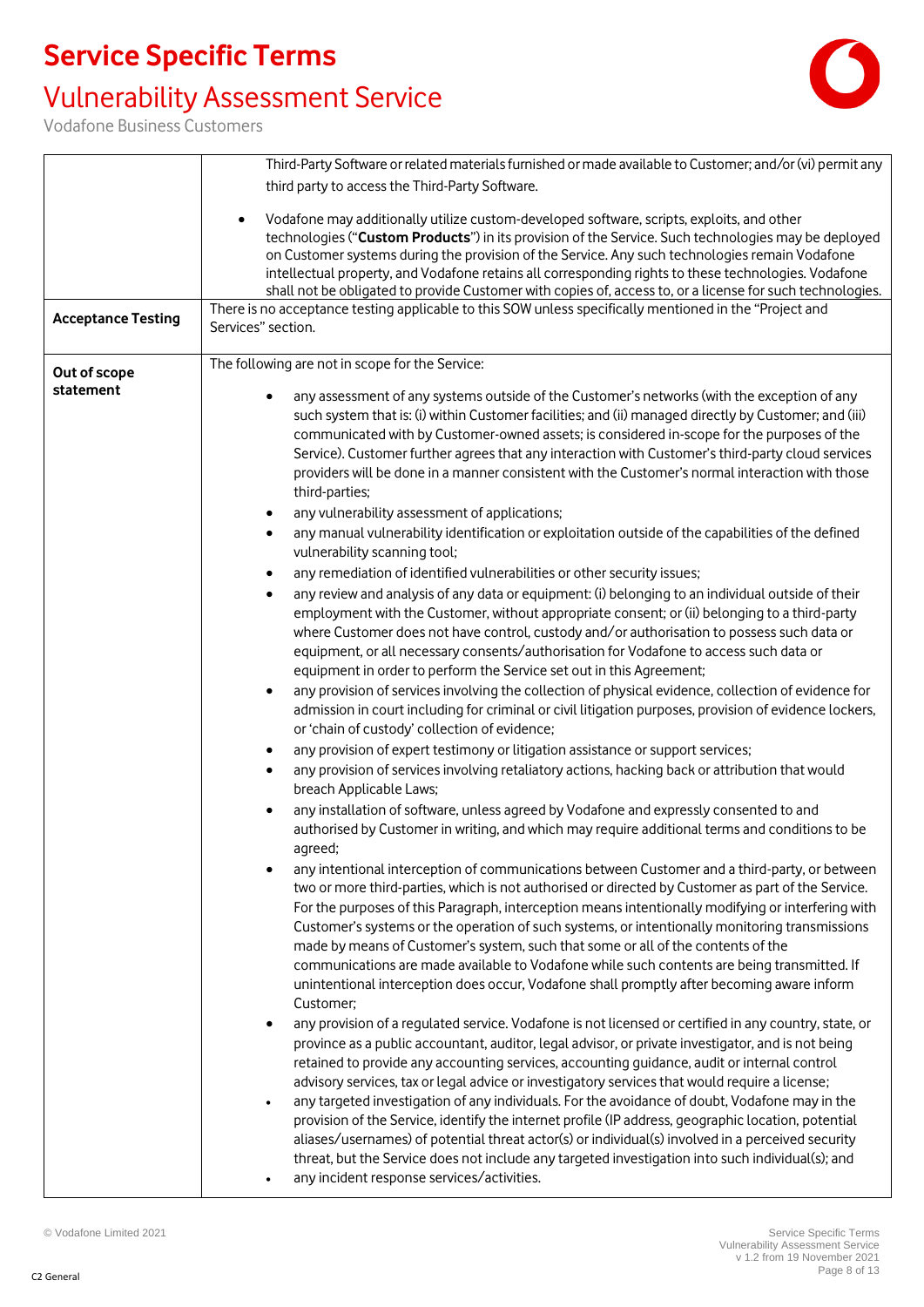# Vulnerability Assessment Service





| <b>Data Protection</b>          | Where Vodafone processes Personal Data, the relevant section of the clause headed "Data" of the<br>$1_{\cdot}$<br>Professional Services General Terms shall apply.                                                                                                                                                                                                                                                                                                                                                                                                                                                                                                                                                                                |  |
|---------------------------------|---------------------------------------------------------------------------------------------------------------------------------------------------------------------------------------------------------------------------------------------------------------------------------------------------------------------------------------------------------------------------------------------------------------------------------------------------------------------------------------------------------------------------------------------------------------------------------------------------------------------------------------------------------------------------------------------------------------------------------------------------|--|
|                                 | Vodafone shall only act as Data Processor in respect of any Personal Data processed on behalf of<br>2.<br>Customer for the performance of the following deliverables:                                                                                                                                                                                                                                                                                                                                                                                                                                                                                                                                                                             |  |
|                                 | Deliverable 1: Execution of both the Internal Vulnerability Scan and the External Vulnerability<br>a.<br>Scan;                                                                                                                                                                                                                                                                                                                                                                                                                                                                                                                                                                                                                                    |  |
|                                 | Deliverable 2: Provision of the Vulnerability Assessment Report;<br>b.                                                                                                                                                                                                                                                                                                                                                                                                                                                                                                                                                                                                                                                                            |  |
|                                 | Deliverable 3: Provision of the Explanatory Presentation,<br>C.                                                                                                                                                                                                                                                                                                                                                                                                                                                                                                                                                                                                                                                                                   |  |
|                                 | (the "Processor Services").                                                                                                                                                                                                                                                                                                                                                                                                                                                                                                                                                                                                                                                                                                                       |  |
|                                 | Where Customer shares Personal Data with Vodafone for the Processor Services, the Customer warrants and<br>undertakes that it has complied with all necessary obligations imposed on it under Applicable Law including<br>ensuring that it has either (i) obtained all necessary consents to transfer the Personal Data to Vodafone; or (ii)<br>secured another lawful basis, in accordance with Applicable Privacy Law, to share such Personal Data with<br>Vodafone for the processing envisaged by this Agreement and has provided appropriate privacy notices to the<br>relevant data subjects (as required by Applicable Privacy Law) to enable it to share the Personal Data with<br>Vodafone for the purposes envisaged by this Agreement. |  |
| <b>Payment Card</b><br>Industry | Vodafone does not warrant that the Service will be payment card industry ("PCI") requirements Compliant or<br>that the Service will enable Customer to be compliant with Applicable Privacy Law.                                                                                                                                                                                                                                                                                                                                                                                                                                                                                                                                                  |  |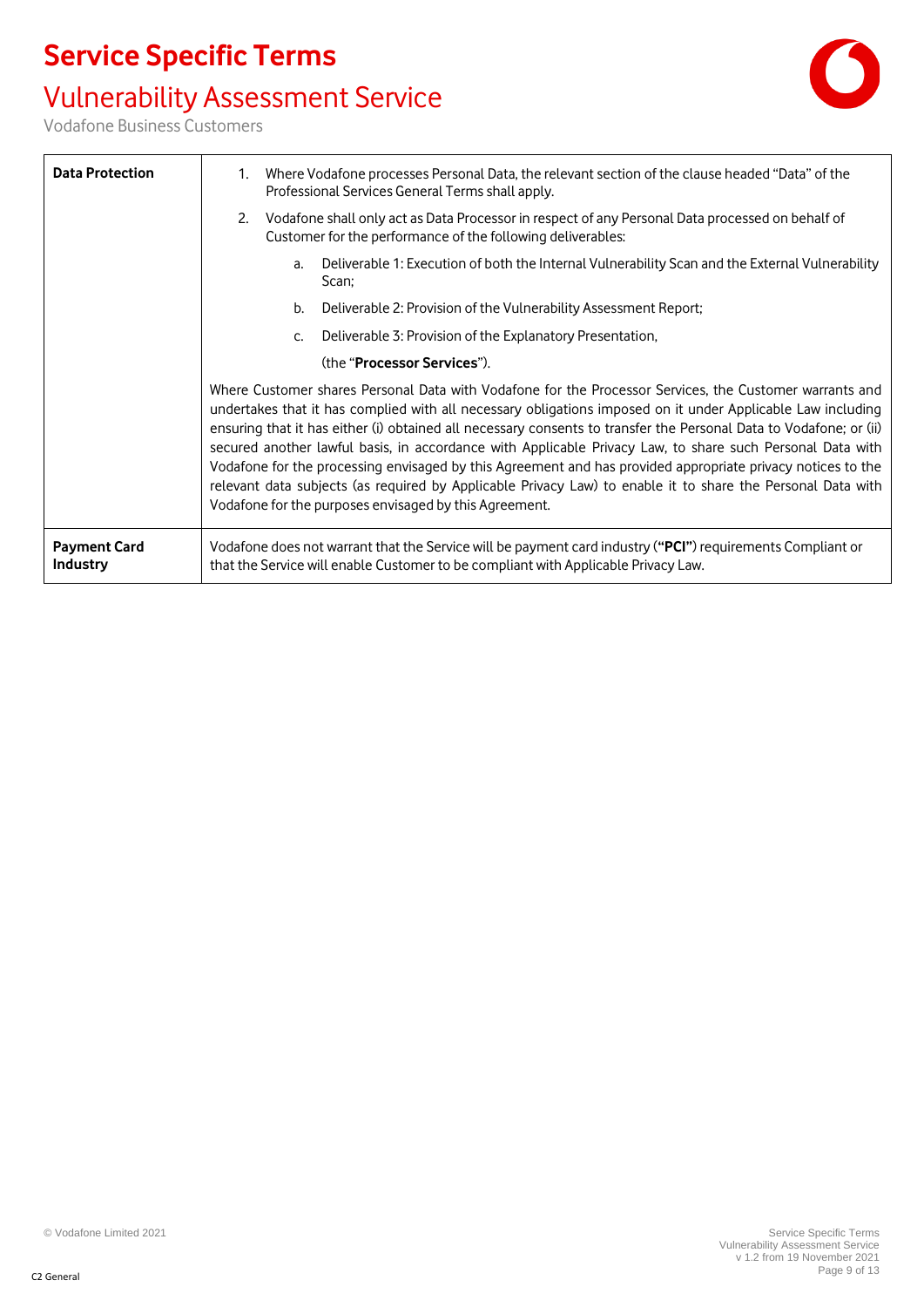# **Service Specific Terms** Vulnerability Assessment Service



Vodafone Business Customers

#### **3. Standard Information**

| <b>Contractual Terms</b>              | The Professional Services General Terms govern the relationship of the Parties in respect of the Service provided by<br>Vodafone to the Customer under this SOW. |
|---------------------------------------|------------------------------------------------------------------------------------------------------------------------------------------------------------------|
| <b>Minimum Term</b>                   | Commencing on the Agreement Start Date and ending when the final Deliverable is provided by Vodafone to<br>Customer.<br>There shall be no Renewal Term.          |
| <b>Agreement Start</b><br><b>Date</b> | The date of the Customer's acceptance of the terms of this Agreement.                                                                                            |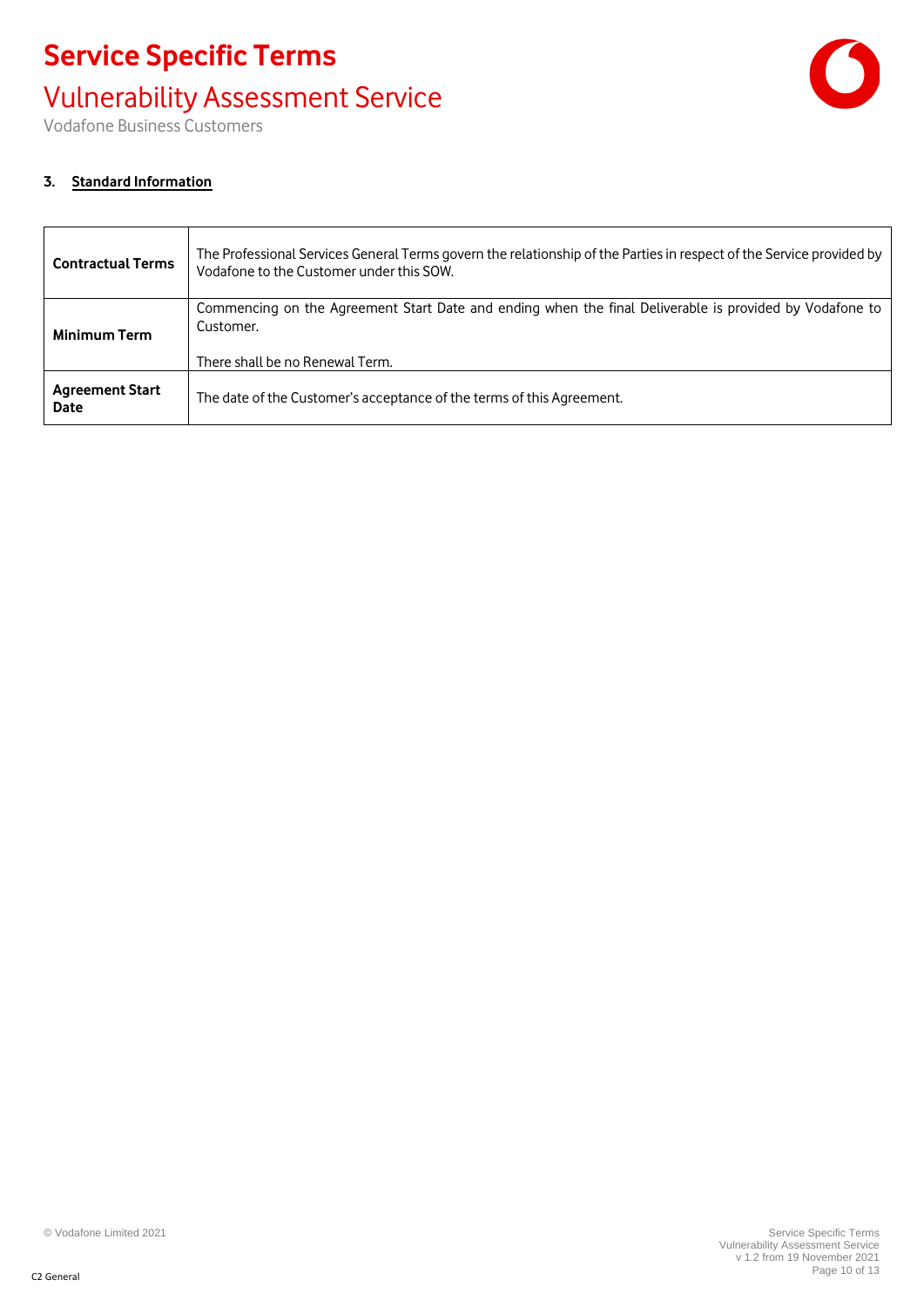# **Service Specific Terms** Vulnerability Assessment Service



Vodafone Business Customers

#### **4. Charges**

| <b>Charges</b> | The Charges shall be set out in the Order and shall be exclusive of VAT at the prevailing rate. |
|----------------|-------------------------------------------------------------------------------------------------|
| <b>Invoice</b> | Charges shall be invoiced upon completion of the Service.                                       |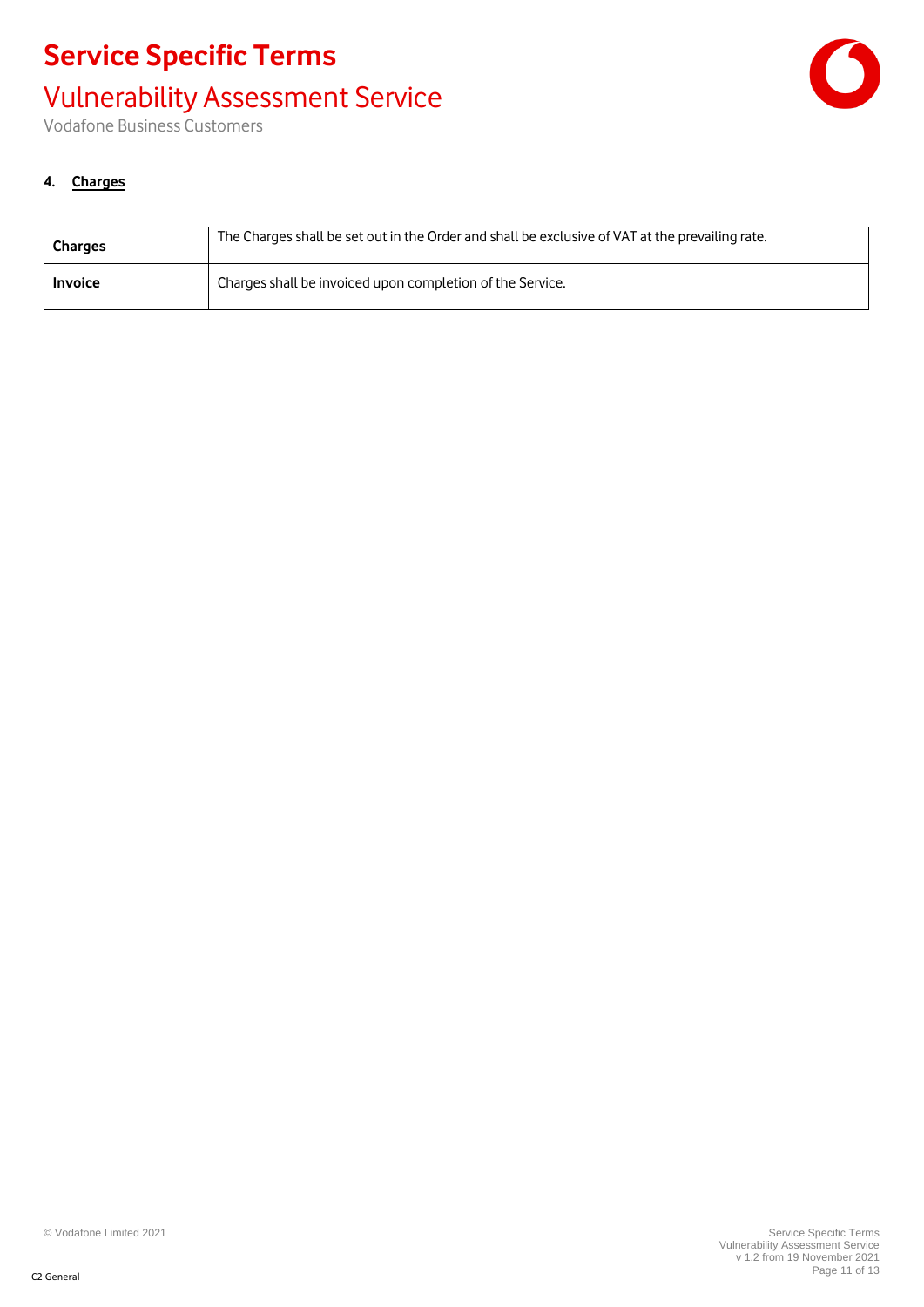# **Definitions** Vulnerability Assessment Service



Vodafone Business Customers

The following definitions are applicable to the Service, and are in addition to the definitions detailed in the Professional Services General Terms:

| <b>Accenture</b>                       | means Accenture (UK) Limited, a company incorporated in England with registration number 4757301, whose<br>registered office is at 30 Fenchurch Street, London, EC3M 3BD.                                                                                                                                                                                                                                                                                                                                                                                                            |
|----------------------------------------|--------------------------------------------------------------------------------------------------------------------------------------------------------------------------------------------------------------------------------------------------------------------------------------------------------------------------------------------------------------------------------------------------------------------------------------------------------------------------------------------------------------------------------------------------------------------------------------|
| <b>Accenture</b>                       | Groupmeans Accenture or any entity, whether incorporated or not, that controls, is controlled by, or is under                                                                                                                                                                                                                                                                                                                                                                                                                                                                        |
| Company                                | common control with Accenture.                                                                                                                                                                                                                                                                                                                                                                                                                                                                                                                                                       |
| <b>Attack Surface</b>                  | means the number of possible ways an attacker can access a device or network and extract data.                                                                                                                                                                                                                                                                                                                                                                                                                                                                                       |
| <b>Customer Data</b>                   | means all data, documents or records of whatever nature and in whatever form relating to the business of the<br>Customer, the Customers' employees or otherwise, whether subsisting before or after the date of this<br>Agreement and whether created or processed as part of, or in connection with, the Services.                                                                                                                                                                                                                                                                  |
| <b>Customer Property</b>               | means Endpoints, computer systems; servers; technology infrastructures; telecommunications or electronic<br>communications systems and associated communications; confidential information; data (including Personal<br>Data, employee identification, authentication or credential data user details and other sensitive information);<br>assets; devices; intellectual property; and/or physical premises, that are used by Customer, or its respective<br>employees, customers, or suppliers, whether owned or otherwise controlled by the Customer or owned by a<br>third party. |
| Environment                            | means network connected devices such as servers, workstations, printers, scanners, phones, routers, switches,<br>hypervisors, wireless devices and others. Environment does not include software applications.                                                                                                                                                                                                                                                                                                                                                                       |
| <b>Explanatory</b>                     | means the one-off sixty (60) minute presentation provided by Vodafone to Customer, explaining the findings                                                                                                                                                                                                                                                                                                                                                                                                                                                                           |
| Presentation                           | of the Vulnerability Assessment Report, and as further detailed in the Customer Deliverables section above.                                                                                                                                                                                                                                                                                                                                                                                                                                                                          |
| <b>External</b>                        | means an automated unauthenticated scan of external Target IP Addresses performed from a scanner                                                                                                                                                                                                                                                                                                                                                                                                                                                                                     |
| <b>Vulnerability Scan</b>              | deployed in a Vodafone managed data centre.                                                                                                                                                                                                                                                                                                                                                                                                                                                                                                                                          |
| Good                                   | Industry means, in respect of any activity, performing that activity effectively, reliably and professionally in good faith                                                                                                                                                                                                                                                                                                                                                                                                                                                          |
| <b>Practice</b>                        | and in a prompt and timely manner using the degree of skill, care, diligence, prudence, foresight and<br>judgement which would reasonably be expected from a skilled, experienced and market leading operator<br>engaged in the provision of the Service or such activity (as applicable) on a commercial basis.                                                                                                                                                                                                                                                                     |
| <b>Group Company</b>                   | means an Vodafone Group Company or a company or corporation within Vodafone Group (as the case may                                                                                                                                                                                                                                                                                                                                                                                                                                                                                   |
|                                        | be).                                                                                                                                                                                                                                                                                                                                                                                                                                                                                                                                                                                 |
| Internal                               | means an automated authenticated scan of internal Target IP Addresses performed from a scanner deployed                                                                                                                                                                                                                                                                                                                                                                                                                                                                              |
| <b>Vulnerability Scan</b>              | within the Customer's Environment or via a virtual private network.                                                                                                                                                                                                                                                                                                                                                                                                                                                                                                                  |
|                                        |                                                                                                                                                                                                                                                                                                                                                                                                                                                                                                                                                                                      |
| Marketplace                            | means the platform set out at https://marketplace.vodafone.co.uk/home.                                                                                                                                                                                                                                                                                                                                                                                                                                                                                                               |
| Service<br>Commencement<br><b>Date</b> | the date as agreed between the parties for the Service to commence.                                                                                                                                                                                                                                                                                                                                                                                                                                                                                                                  |
|                                        | Target IP Addresses means the Customer's IP addresses to be targeted by the Internal Vulnerability Scan or the External<br>Mulnerability Scan, and as confirmed by the Customer in the Vulnerability Assessment Request Form.                                                                                                                                                                                                                                                                                                                                                        |
| Validation                             | means the information provided by Customer to Vodafone, prior to the Agreement Start Date, which was used                                                                                                                                                                                                                                                                                                                                                                                                                                                                            |
| Information                            | by Vodafone to determine whether or not the Service could be provided to Customer. The Validation                                                                                                                                                                                                                                                                                                                                                                                                                                                                                    |
|                                        | Information may include, but is not limited to, (i) the countries the Customer will receive the Service; (ii) the                                                                                                                                                                                                                                                                                                                                                                                                                                                                    |
|                                        | core business of the Customer; (iii) the systems Customer will be using the Service for; and (iv) whether the                                                                                                                                                                                                                                                                                                                                                                                                                                                                        |
|                                        | Customer has any existing conflicts with Vodafone.                                                                                                                                                                                                                                                                                                                                                                                                                                                                                                                                   |
| <b>Virtual Machine</b>                 | means the virtualisation/emulation of a computer system which is based on computer architectures and                                                                                                                                                                                                                                                                                                                                                                                                                                                                                 |
|                                        | provides functionality of a physical computer.                                                                                                                                                                                                                                                                                                                                                                                                                                                                                                                                       |
| Vodafone                               | means (a) Vodafone Limited, a company incorporated in England with registration number 1471587, whose<br>registered office is at Vodafone House, The Connection, Newbury, Berkshire, RG14 2FN, England; and/or (b) a<br>third party acting on behalf of Vodafone, which includes Accenture.                                                                                                                                                                                                                                                                                          |
| <b>Vodafone Group</b>                  | means Vodafone Group plc and each body corporate, partnership, or unincorporated association, in                                                                                                                                                                                                                                                                                                                                                                                                                                                                                     |
|                                        | respect of which Vodafone Group plc owns (directly or indirectly) at least 15 per cent. Of:                                                                                                                                                                                                                                                                                                                                                                                                                                                                                          |
|                                        | (a)<br>the issued share capital; or                                                                                                                                                                                                                                                                                                                                                                                                                                                                                                                                                  |
|                                        | (b)<br>the ownership interests or units issued by such partnership or unincorporated association                                                                                                                                                                                                                                                                                                                                                                                                                                                                                     |
| Vulnerability                          | means the report provided by Vodafone to Customer at the conclusion of the Service and as further detailed                                                                                                                                                                                                                                                                                                                                                                                                                                                                           |
| <b>Assessment Report</b>               | in the Customer Deliverables section above.                                                                                                                                                                                                                                                                                                                                                                                                                                                                                                                                          |